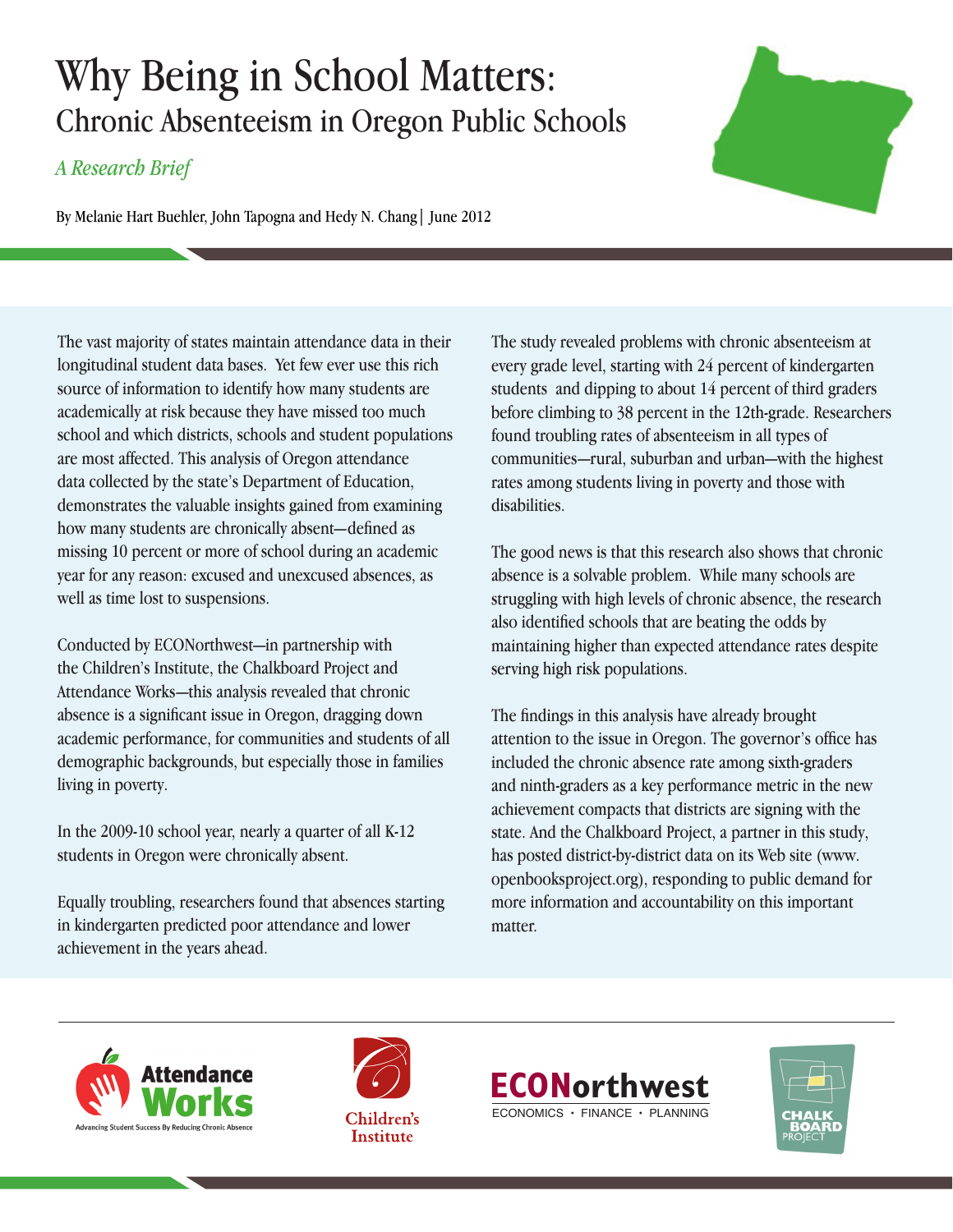### **Why Is Chronic Absence Overlooked?**

In Oregon, as in most states, schools seldom look at chronic absence figures. Instead, they focus on average daily attendance and unexcused absences (truancy).

Truancy numbers can be especially misleading in the early grades, because young children typically do not stay home without an adult who may call in an excuse. Truancy also doesn't capture days missed due to suspensions, which are often considered excused absences. Some states do not include suspension days in their absenteeism totals, but Oregon does. Thus an overly punitive discipline code can exacerbate the problem of chronic absence. Schoolwide averages can also be misleading because they do not reveal whether absences are spread evenly, with all students missing a few days, or whether they are concentrated, with a few students having excessive absences; and they don't show patterns of absences, such as whether students from an unsafe neighborhood or an unruly classroom are more likely to miss school.

The Oregon analysis is an important step toward revealing these patterns and showing the effects that chronic absenteeism can have on achievement.



## 23% of K-12 students in Oregon were chronically absent in 2009-10

Percentage of Oregon students who are chronically absent, by grade Source: ECONorthwest analysis of ODE data, 2009-10.

#### **Why Does Attendance Matter?**

Research backs up the common-sense belief that children suffer academically if they aren't in class to learn. An analysis of a national sample of chronically absent kindergarten students revealed lower academic performance when they reached first grade. Reading scores for Latino children were most affected. Among poor children, who lack the resources to make up for lost time on task, chronic kindergarten absence translated into lower fifth grade achievement.<sup>i</sup>

By 6th grade, chronic absence begins to predict high school dropout rates, a study of Baltimore students showed.<sup>ii</sup> By 9th grade, missing 20 percent of school can be a better predictor of dropout rates than 8th-grade test scores are, Chicago researchers found.<sup>iii</sup> Along with behavior problems and failure in core academic courses, poor student attendance is a critical early warning sign of dropout.

Oregon's analysis bore out this trend. Using the state's comprehensive longitudinal data base, ECONorthwest's researchers were able to track student attendance and state test scores from the 2004-05 school year forward. They examined two cohorts of students, following one from kindergarten to fifth grade, and the other from fifth grade to 10th grade.

In the younger group, researchers saw an improvement in attendance from kindergarten to first grade and later years. But the youngsters with the worst attendance in kindergarten continued to have the worst attendance in fifth grade. The same pattern held true in the older cohort of students. After a drop in absenteeism rates from fifth to sixth grade, rates increased slightly across the grades for all students. For example, on average, students with good attendance in fifth grade gradually approached the chronic absence line by the time they reached 10th grade. For all groups, a student's attendance range in the fifth grade was a relatively good predictor of 10th grade attendance.

The analysis also looked at scores on state assessments and found that all students showed improvement over the years,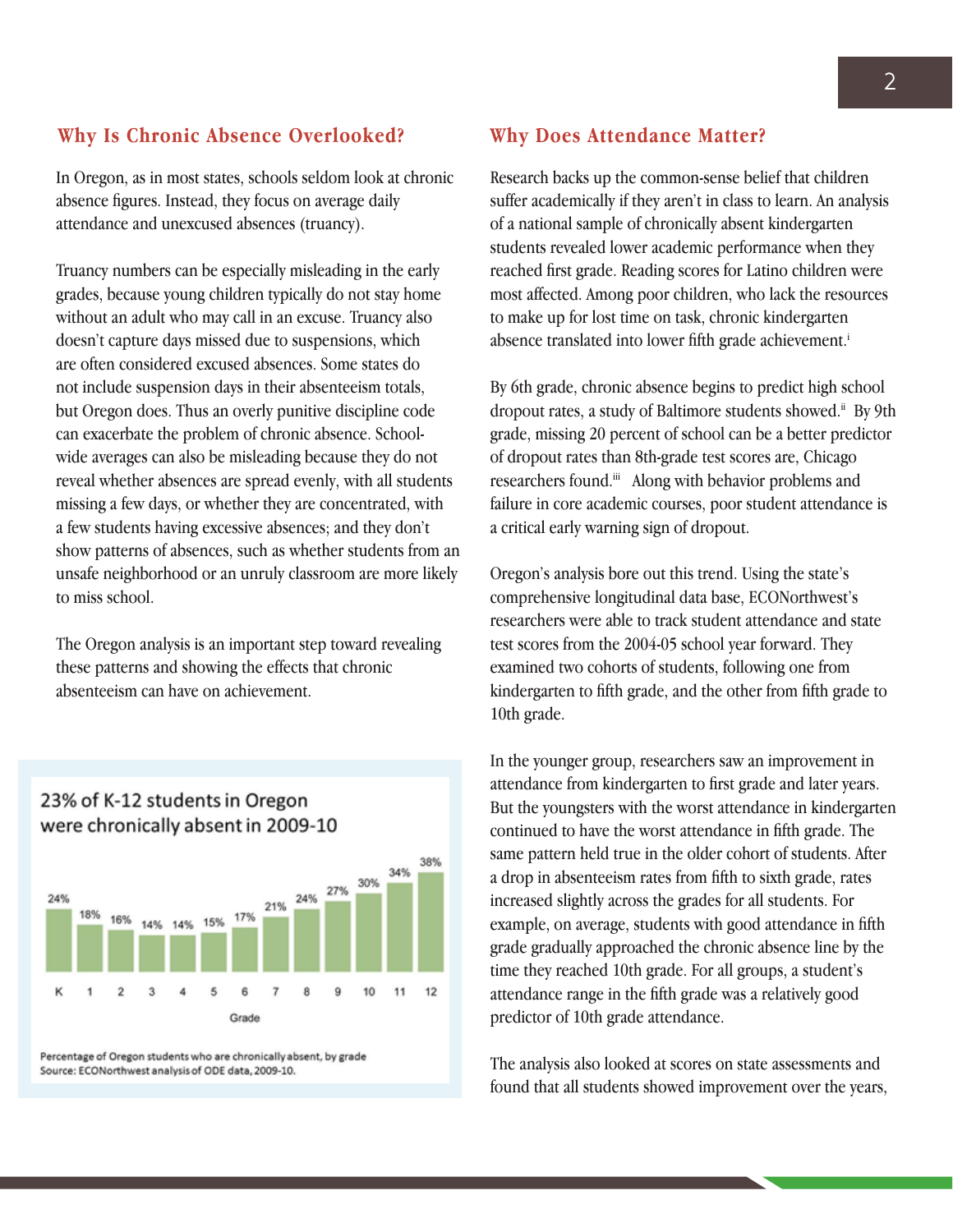but that the kindergartners with the highest absenteeism rates were not likely to catch up to their peers. The second cohort, with test results from sixth through 10th grades, shows a nearly identical pattern. Because these are two different cohorts based on attendance in two different sets of grades, we cannot assume that the pattern of the younger set's test scores would resemble that of the older cohort. However, the results do suggest a clear and consistent relationship between early attendance and later achievement. A similar analysis of math achievement suggests the same

With the younger cohort, researchers paid special attention to whether high rates of absenteeism in either one or both of the early years (kindergarten and 1st grade) predicted lower reading scores. The analysis showed that children chronically absent in both early grades have the poorest reading achievement levels in fifth grade, followed by students chronically absent in first grade only, and then students chronically absent in kindergarten only. Being chronically absent in either kindergarten or first grade alone is associated with lower test scores throughout elementary school.

#### There is a clear and consistent relationship between early attendance and later achievement



Average reading RIT scores for two cohorts of Oregon students, by absence rates in kindergarten and 5<sup>th</sup> grade

Source: ECONorthwest analysis of ODE data, 2009-10.

#### **Who Is Affected by Chronic Absence?**

A national study, which included Oregon's data, estimated that 10 to 15 percent of students are chronically absent each year.<sup>iv</sup> That means as many as 7.5 million students throughout the United States are missing nearly a month of the school year.

While national data suggest that one in 10 kindergartners are chronically absent, the rate is nearly one in four in Oregon. The rates only get higher by middle and high school when truancy, or unexcused absences, becomes a bigger concern. When chronic absence is too high, it can affect all students, as teachers spend more time reviewing concepts for children who missed the lessons in the first place.

The news from the analysis is not all bad. About half of all K-12 students in Oregon have very low absence rates—0 to 5 percent—or about nine or fewer days. Among students who are chronically absent, very few miss more than 20 percent of school days. Nearly all students with very high absence rates are in high school. On average, chronic absenteeism in high school is 14 percentage points higher than in early elementary school.

The analysis found the statewide rate varied by grade and student subgroup. American Indian students have the highest rates across all grades, followed by special education students and those who are black or economically disadvantaged. The sharpest increase from early grades to later grades came among Hispanics and English language learners.

Children from low-income families are disproportionately affected by chronic absence in the early grades: They are more likely to miss too much school and more likely to fall behind academically because of it.<sup>v</sup> In the primary grades, Oregon's economically disadvantaged students are nearly twice as likely to miss too much school. The gap narrows somewhat in high school, but poor students are still 50 percent more likely to be chronically absent.

thing.